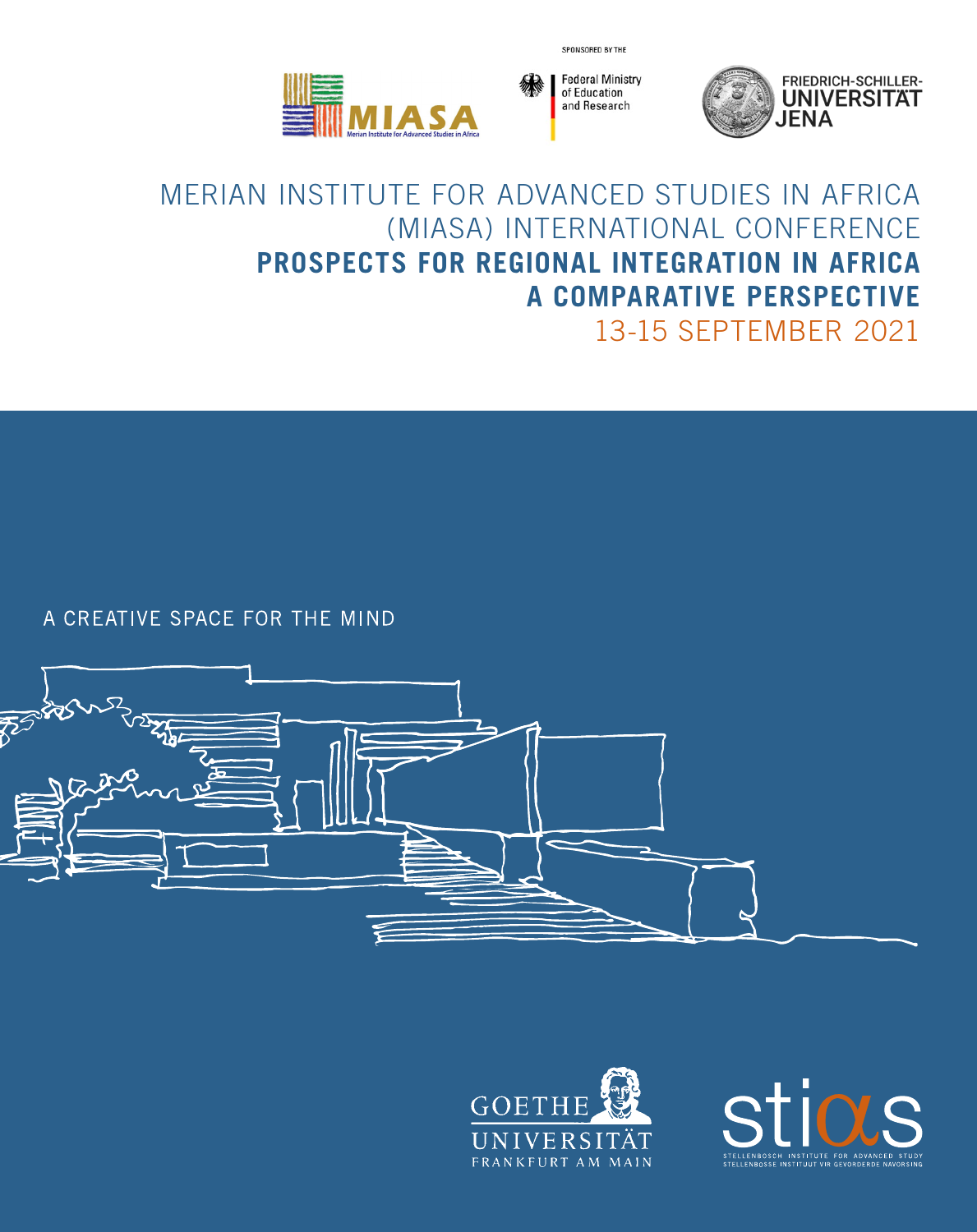# INTRODUCTION

The African Union (AU) has recently taken bold steps to integrate the continent further. In 2015 members agreed on a broad integration plan, the Agenda 2063. A first success has already been achieved: The Agenda 2063 foresees a comprehensive free trade agreement which was to be finalized in 2017, and was eventually agreed upon in March 2018. Other steps are to follow, implying deeper integration with respect to movement of people, education and financial deepening, among others.

It seems as if the European model of integration is seen – consciously or by implication, and mostly uncritically – as a role model for African economic integration. This is not least because the EU has supported African integration efforts in the past in different forms, i.e. conceptually as well as materially. That said, it is by no means clear whether and if so, to what extent the European integration can be easily applied to African countries and their citizens. In addition, it is not obvious that it should. Indeed, many African policymakers and scholars raise doubts about the EU's function as role model. They argue this with reference to historical analogies as well as institutional and cultural differences between the two continents.

Against this background, there is a need to carefully analyse the implications of more than sixty years of European integration. However, In addition, other continents' (including African) experiences for the nascent African integration process have to be studied. Although it seems as if the European experience dominates the discussion, there is much potential to learn from integration processes all over the globe. African integration can very much benefit from a thorough study of integration successes and failures in Europe, Asia and Latin America as well as in Africa itself. A necessity for such an analysis is a multi-disciplinary setting that explicitly considers an African perspective.

An ideal form to bring together different – and probably rather diverse – experiences, is a book project in combination with an international conference organised by the Merian Institute for Advanced Studies in Africa (MIASA) – in collaboration with the Friedrich Schiller University Jena, the Goethe University Frankfurt/Main and the Stellenbosch Institute for Advanced Study (STIAS) – where research results will be presented and discussed with a wider audience. Based on this conference, the book chapters shall be drafted by the scholars, either singleauthored or co-authored.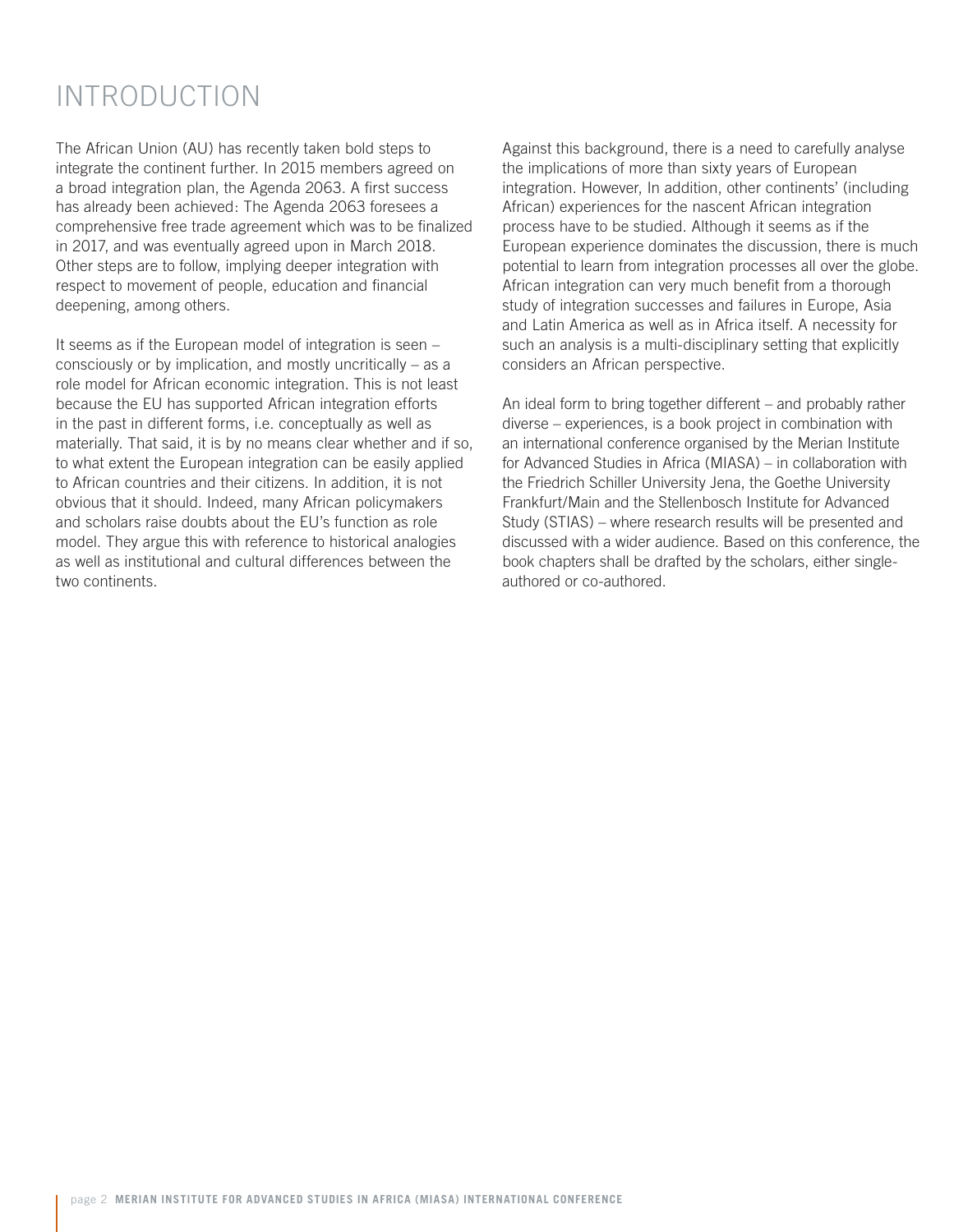# THE THEMES OF THE CONFERENCE AND BOOK

The planned international conference and book will highlight the significant similarities and differences between integration paths in Africa and other continents and thereby help policymakers to understand the mutual lessons from different integration experiences. It will provide opportunities for an informed and nuanced discourse on interdisciplinary perspectives, empirical findings and policy implications between non-African and African scholars, political office-bearers, policymakers in government, and representatives of international bodies. The book consists of three Parts.

### **Part I: The State of intra-African co-operation: ambition vs. reality**

- In the first paper the theoretical arguments for regional integration shall be discussed with a perspective on African idiosyncrasies.
- In the second paper of Part I, different approaches to regionally integrated African economies – starting with the oldest customs union, SACU – shall be discussed.
- The third paper shall provide an analytical overview about the current state of economic and political cooperation in Africa, using empirical methods.
- Next, political aspects shall be analysed. What are the implications for African economic integration of changes in the balance of power between leading nations in the world? How do external relations to other countries or blocs (notably China) affect the internal equilibrium within the continent?
- Paper five shall discuss the performance of African integration; the question of what the obstacles and challenges of African integration are as well as the achievements shall be thoroughly assessed.
- Paper 6 shall discuss the reasons for the shortcomings in the African integration process, in particular the political economy aspects, which include trade and industrial policy, undiversified economies, corruption, weak states and rent-seeking, the colonial legacy as well as geographical challenges.

### **Part II: Experiences in other continents**

- Two papers shall deal with the European integration process, and also adopt a historical perspective.
- The first paper shall give a short account of European integration, looked at from an African perspective, i.e. with a comparative view to African integration steps.
- In the second paper, the shortcomings of European integration shall be discussed. Again, an African perspective is taken, this is necessary to avoid a fallacy of composition.
- The subsequent 4 papers shall look at regional integration attempts in two other developing areas, namely Latin America and Asia respectively. These are Mercosur and the Pacific Alliance respectively for Latin America and ASEAN and subsequently the newly installed RCEP as an ASEAN plus. In addition, it seems advisable to also carefully analyse the Asia-Pacific Economic Cooperation (APEC) as a crosscontinent free trade agreement.

### **Part III: Direct Lessons from other regional integration efforts**

• Based on Parts I and II, the project subsequently proceeds by drawing lessons from other continents' integration for African integration efforts, be they regionally restricted or aimed at the entire continent. This Part will be written by the editors.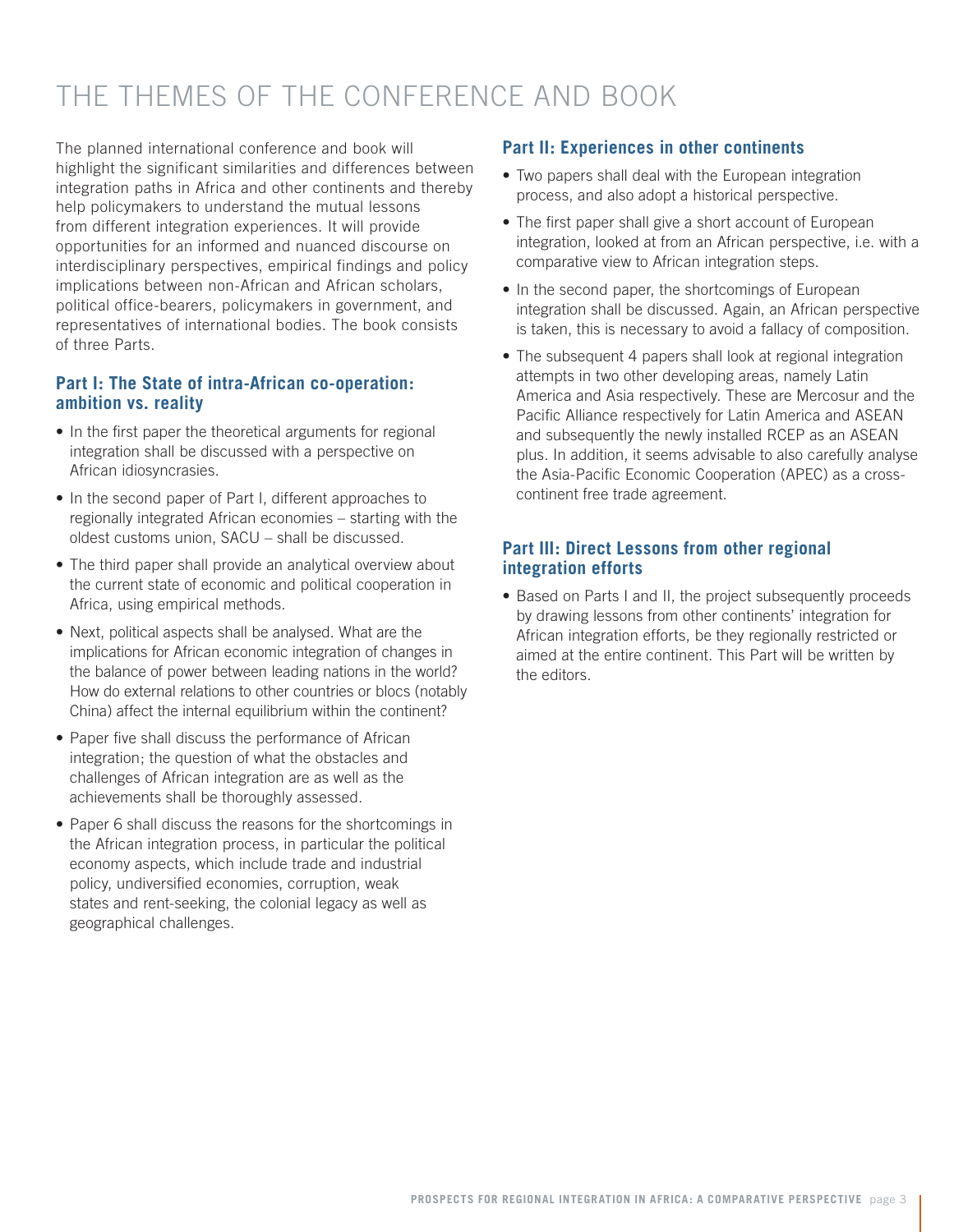#### MERIAN INSTITUTE FOR ADVANCED STUDIES IN AFRICA (MIASA) INTERNATIONAL CONFERENCE **PROSPECTS FOR REGIONAL INTEGRATION IN AFRICA: A COMPARATIVE PERSPECTIVE**

#### AT STELLENBOSCH INSTITUTE OF ADVANCED STUDY (STIAS), 13-15 SEPTEMBER 2021 IN COLLABORATION WITH THE GOETHE UNIVERSITY FRANKFURT/MAIN

# CONVENERS

**Andreas Freytag**, Friedrich-Schiller-University of Jena, University of Stellenbosch, CESifo Research Network and STIAS **Abena Oduro**, University of Ghana, Legon, Department of Economics and Maria Sibylla Merian Institute for Advanced Studies in Africa

# PROGRAMME

For each author, we plan 45 minutes, of which 15 minutes is for the presentation, 10 minutes for the discussant and 20 minutes overall discussion.

| <b>TIME</b>                 | <b>ACTIVITY</b>                                                                                                                                     | <b>AUTHOR</b>                               | <b>DISCUSSANT</b>    |  |
|-----------------------------|-----------------------------------------------------------------------------------------------------------------------------------------------------|---------------------------------------------|----------------------|--|
| <b>MONDAY, SEPTEMBER 13</b> |                                                                                                                                                     |                                             |                      |  |
| 08.00-09.00                 | Registration                                                                                                                                        |                                             |                      |  |
| 09.00-09.45                 | Welcome: STIAS and MIASA Representative<br>Introduction: Abena Oduro and Andreas Freytag                                                            |                                             |                      |  |
| 09.45-10.30                 | Keynote by Amanda Bisong:<br>Advancing regional integration in Africa through connecting markets<br>and people                                      |                                             |                      |  |
| 10.30-11.00                 | Coffee Break                                                                                                                                        |                                             |                      |  |
| 11.00-12.30                 | <b>SESSION 1</b>                                                                                                                                    |                                             |                      |  |
|                             | Theoretical arguments for regional integration:<br>A perspective on African idiosyncrasies                                                          | Woldegiorgis, Mesfin Mulugeta               | Peter Draper         |  |
|                             | Rethinking Regional Integration in Africa from the 'Epistemologies of the<br>South' attempt to domesticate an 'exotic' approach to regional science | Koé, Ndzomo Lazare                          | <b>Helmut Asche</b>  |  |
| 12.30-14.00                 | Lunch at STIAS                                                                                                                                      |                                             |                      |  |
| 14.00-15.30                 | <b>SESSION 2</b>                                                                                                                                    |                                             |                      |  |
|                             | Economic integration in Africa:<br>Ambitions and Realities of a collective dream, case study of Central Africa                                      | Pountougnigni Njuh, Ludovic<br><b>Boris</b> | Anabel Gonzalez      |  |
|                             | Examining regional intensity of trade in Africa and implications for intra-<br>Africa trade in the AfCFTA                                           | Mutambara, Tsitsi Effie                     | Krige Siebrits       |  |
| 15.30-16.00                 | Coffee Break                                                                                                                                        |                                             |                      |  |
| 16.00-17.30                 | <b>SESSION 3</b>                                                                                                                                    |                                             |                      |  |
|                             | A pre-theory reality check: Structure and substance of heterarchy in<br>processes of African unity.                                                 | <b>Kuditchar, Nene-Lomotey</b>              | Ursula van Beek      |  |
|                             | The challenges facing efforts towards regional integration:<br>A legal perspective                                                                  | Nyajeka, Kimberly Wadzanai                  | <b>Estian Calitz</b> |  |
| 18.30                       | Conference Dinner at STIAS<br>(Dinner Speech by Stan du Plessis)                                                                                    |                                             |                      |  |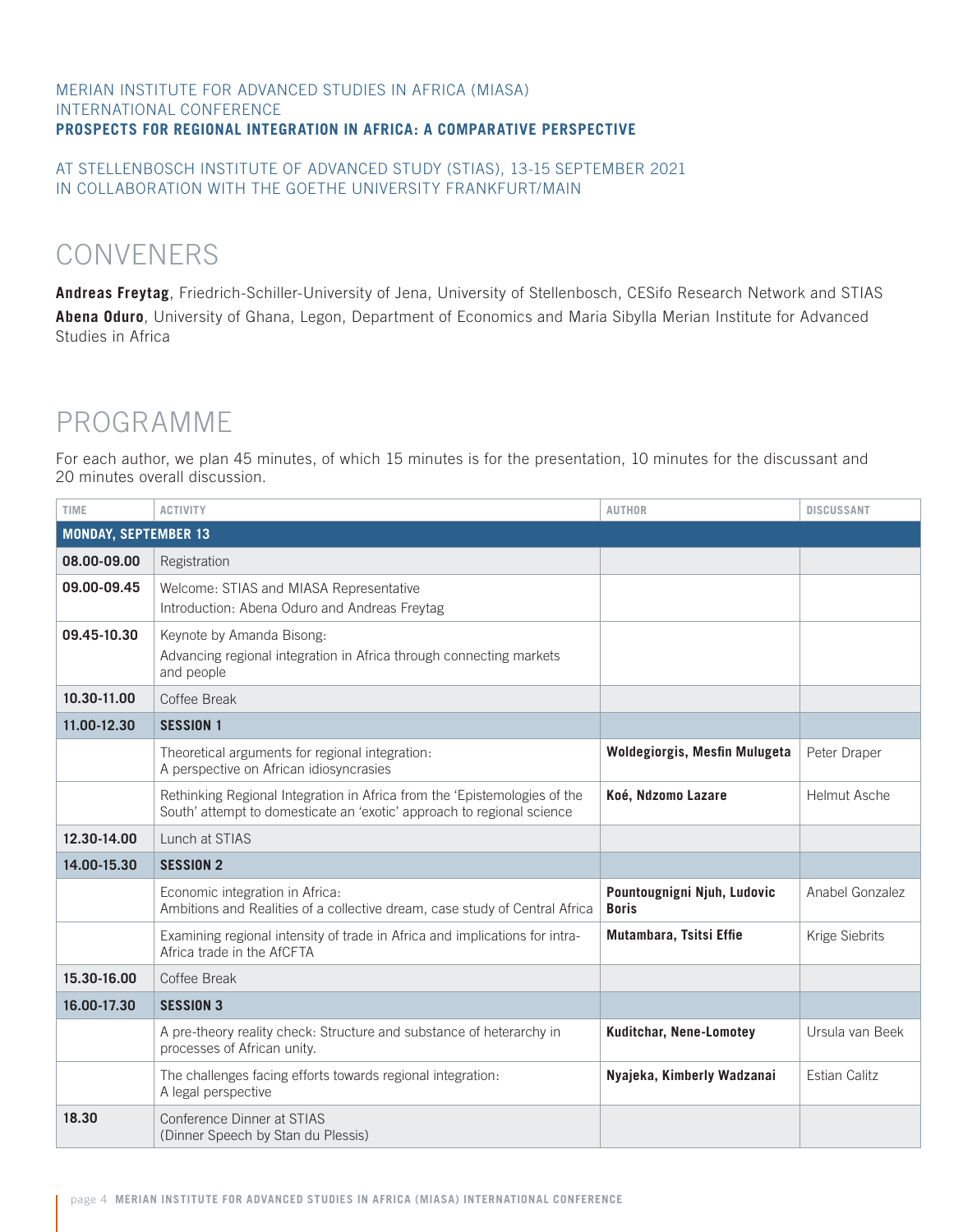| <b>TIME</b>                  | <b>ACTIVITY</b>                                                                                           | <b>AUTHOR</b>               | <b>DISCUSSANT</b> |
|------------------------------|-----------------------------------------------------------------------------------------------------------|-----------------------------|-------------------|
| <b>TUESDAY, SEPTEMBER 14</b> |                                                                                                           |                             |                   |
| 09.00-10.30                  | <b>SESSION 4</b>                                                                                          |                             |                   |
|                              | Regional Integration and Income Inequality Dynamics in Africa                                             | <b>Kunawotor, Mark Edem</b> | Pierre Siklos     |
|                              | The Performance of African Integration:<br>An Assessment of Challenges and Achievements                   | Van Reenen, Natalie         | Rainer Klump      |
| 10.30-11.00                  | Coffee Break                                                                                              |                             |                   |
| 11.00-12.30                  | <b>SESSION 5</b>                                                                                          |                             |                   |
|                              | Pan-Africanism and the Language Factor in Regional Integration:<br>Progress, Challenges and Opportunities | <b>Mandillah, Lucy KL</b>   | Michelle Störmer  |
|                              | Africa and the Paradox of ethno-nationalism and integration                                               | Olaniyan, Azeez             | Efua Prah         |
| 12.30-14.00                  | Lunch at STIAS                                                                                            |                             |                   |
| 14.00-15.30                  | <b>SESSION 6</b>                                                                                          |                             |                   |
|                              | Reasons for the Shortcomings in the African Integration Process                                           | Biniza, Siyaduma            | EO Ogunkola       |
|                              | Exploring the Shortcomings of the African Integration Process                                             | Manchishi, Shimukunku       | Estian Calitz     |
| 15.30-16.00                  | Coffee Break                                                                                              |                             |                   |
| 16.00-16.45                  | <b>SESSION 7</b>                                                                                          |                             |                   |
|                              | Formal education and regional integration in Latin America                                                | Diallo, Alpha Mamadou       | Ada Jansen        |
| 17.00                        | Visit at the Covid Test Centre in Stellenbosch for international participants                             |                             |                   |
| 18.30                        | Dinner (tba)                                                                                              |                             |                   |

| <b>WEDNESDAY, SEPTEMBER 15</b> |                                                                                                                                         |                        |                            |
|--------------------------------|-----------------------------------------------------------------------------------------------------------------------------------------|------------------------|----------------------------|
| 09.00-10.30                    | <b>SESSION 8</b>                                                                                                                        |                        |                            |
|                                | A short account of European integration:<br>An African perspective                                                                      | Nubong, Gabila Fohtung | Stan du Plessis            |
|                                | The Good, the Bad and the Ugly of European economic integration as<br>seen from an African lens:<br>Avoiding the Fallacy of composition | Nyaga, Brian Kelly     | Ebo Turkson                |
| 10.30-11.00                    | Coffee Break                                                                                                                            |                        |                            |
| 11.00-12.30                    | <b>SESSION 9</b>                                                                                                                        |                        |                            |
|                                | Shortcomings of European Integration from an African perspective                                                                        | Simms-Golo, Thelma     | K Afesorgbor               |
|                                | Consolidating African regional integration through the AFCTA:<br>Lessons from the ASEAN Free Trade Area                                 | Vhumbunu, Clayton H.   | <b>Helmut Asche</b>        |
| 12.30-14.00                    | Lunch at STIAS                                                                                                                          |                        |                            |
| 14.00-15.30                    | <b>SESSION 10</b>                                                                                                                       |                        |                            |
|                                | Leveraging Regional and Free Trade Agreements:<br>Vietnam's Economic Integration in Southeast Asia and Beyond                           | Zürpel, Christian      | Lawrence<br><b>Edwards</b> |
|                                | Insights and lessons from integrating Asian economies:<br>(What) Can Africa learn from Asian market-led regional integration?           | Kalkschmied, Katja     | David Stadelmann           |
| 15.30-16.00                    | Coffee Break                                                                                                                            |                        |                            |
| 16.00-16.45                    | The Way forward                                                                                                                         |                        |                            |
| 17.00                          | Visit at the Covid Test Centre in Stellenbosch for international participants                                                           |                        |                            |
| 18.30                          | <b>Dinner</b>                                                                                                                           |                        |                            |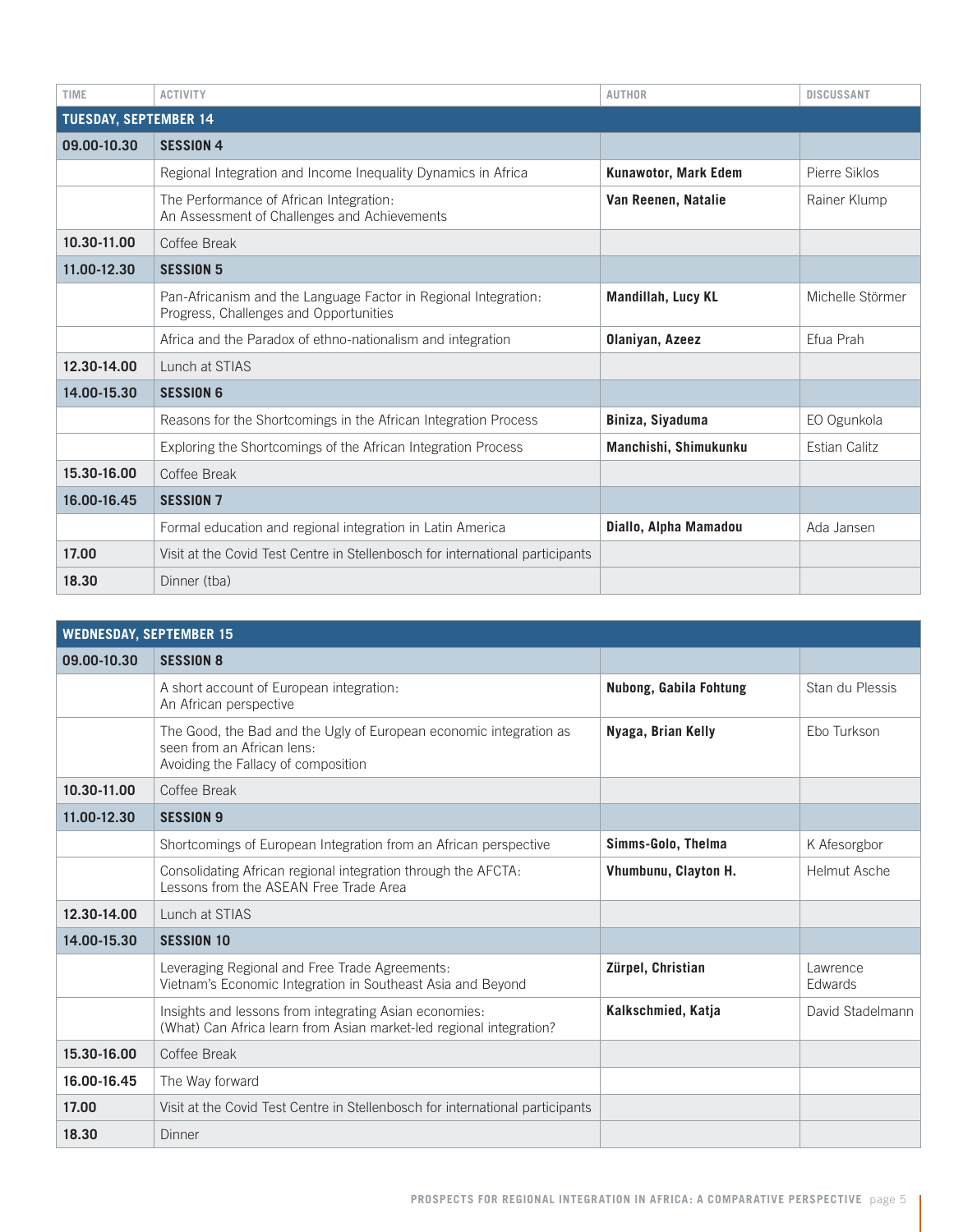# PARTICIPANTS (in alphabetical order)

| <b>Name</b>                   | <b>Affiliation</b>                                                       |
|-------------------------------|--------------------------------------------------------------------------|
| Sylvanus Afesorgbor           | University of Guelph, Ontario, Canada                                    |
| Helmut Asche                  | Johannes Gutenberg University of Mainz, Germany                          |
| Siya Biniza                   | PESA, Pretoria, South Africa                                             |
| Amanda Bisong                 | ECDPM, Maastricht, Netherlands                                           |
| Estian Calitz                 | Stellenbosch University, South Africa                                    |
| Mamadou Alpha Diallo          | Federal University for Latin American Integration, Foz do Iguaçu, Brazil |
| Peter Draper                  | University of Adelaide, Australia                                        |
| Lawrence Edwards              | University of Cape Town, South Africa                                    |
| Andreas Freytag               | Friedrich Schiller University of Jena, Germany                           |
| Thelma Simms Golo             | University of Ghana, Legon, Ghana                                        |
| Anabel Gonzalez               | WTO Geneva, Switzerland                                                  |
| Ada Jansen                    | Stellenbosch University, South Africa                                    |
| Katja Kalkschmied             | University of Graz, Austria                                              |
| Edward Kirumira               | Stellenbosch Institute for Advanced Study, South Africa                  |
| Rainer Klump                  | Goethe University Frankfurt/Main, Germany                                |
| Lazare Ndzomo Koe             | University of Yaoundé 2, Cameroon                                        |
| Nene-Lomotey Kuditchar        | University of Ghana, Legon, Ghana                                        |
| Mark Edem Kunawotor           | University of Ghana, Legon, Ghana                                        |
| Bernard Lategan               | Stellenbosch Institute for Advanced Study, South Africa                  |
| Shimukunku Manchishi          | Zambia Institute for Policy Analysis and Research, Zambia                |
| Lucy K.L. Mandillah           | Masinde Muliro University of Science and Technology, Kakamega, Kenya     |
| Dimakatso Mkwanazi            | National Treasury, South Africa                                          |
| Tsitsi Effie Mutambara        | Rhodes University, Grahamstown, South Africa                             |
| Ludovic B. Pountougnigni Njuh | University of Dschang, Cameroon                                          |
| Gabila Nubong                 | North West University, Potchefstroom, South Africa                       |
| Kelly Brian Nyaga             | Anjarwalla & Khanna, Kenya                                               |
| Kimberley Nyajeka             | Rhodes University, Grahamstown, South Africa                             |
| Abena Daagye Oduro            | University of Ghana, Legon, Ghana                                        |
| Oloawale Ogunkola             | University of Ibadan, Nigeria                                            |
| Azeez Olaniyan                | Federal University, Oye Ekiti, Nigeria                                   |
| Stan du Plessis               | Stellenbosch University, South Africa                                    |
| Efua Prah                     | Stellenbosch University, South Africa                                    |
| Itumeleng Rantao              | National Treasury, South Africa                                          |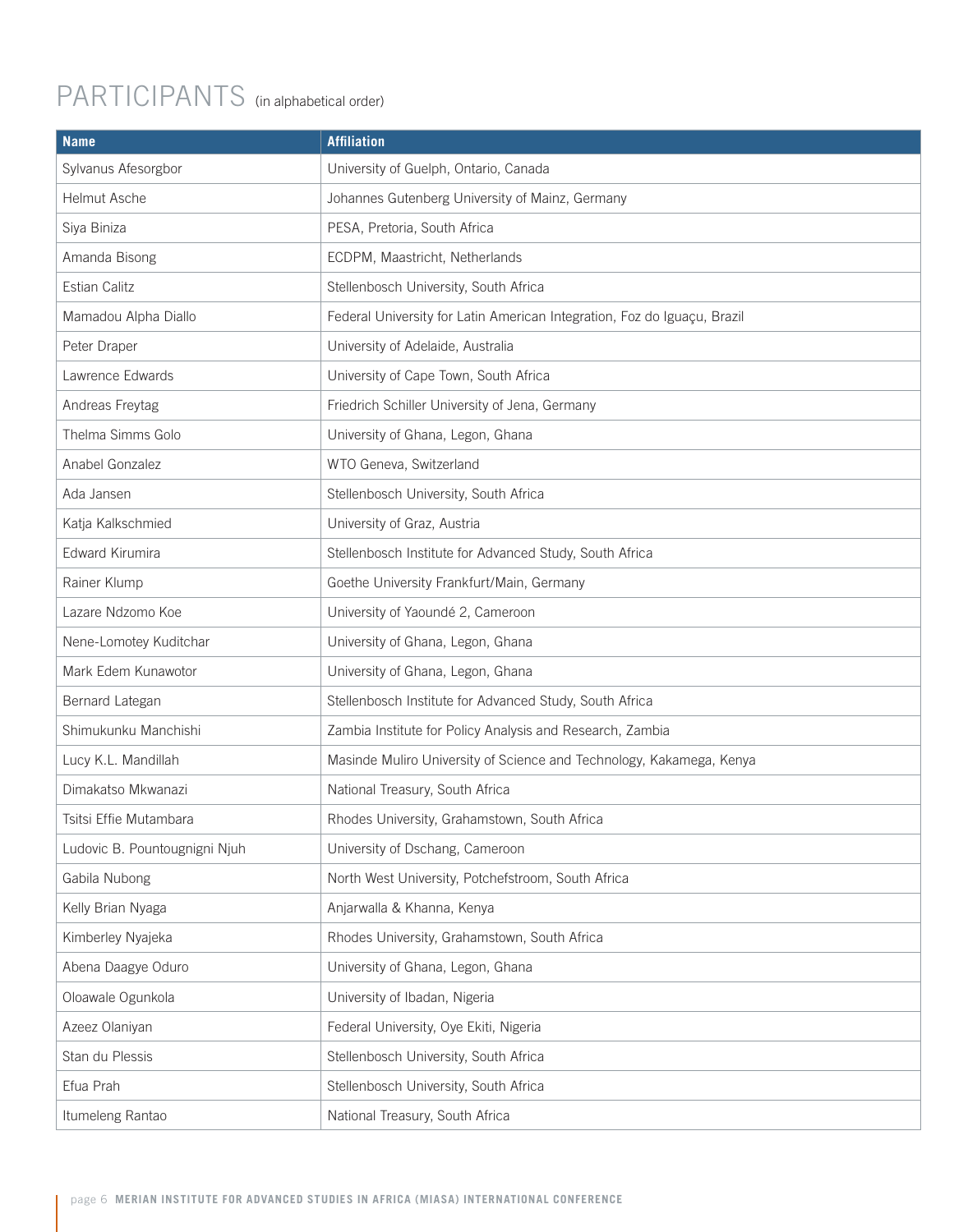| <b>Name</b>                  | <b>Affiliation</b>                                           |
|------------------------------|--------------------------------------------------------------|
| Leonie Schoelen              | Cape Peninsula University of Technology (CPUT), South Africa |
| Marko Scholze                | Goethe University Frankfurt/Main, Germany                    |
| Krige Siebrits               | Stellenbosch University, South Africa                        |
| Pierre Siklos                | Wilfrid Laurier University, Waterloo, Canada                 |
| David Stadelmann             | University of Bayreuth, Germany                              |
| Maja Michelle Stoermer       | Friedrich Schiller University of Jena, Germany               |
| Shamnaaz Sufrauj             | National Treasury, South Africa                              |
| Festus Ebo Turkson           | University of Ghana, Legon, Ghana                            |
| Ursula Van Beek              | Stellenbosch University, South Africa                        |
| Natalie van Reenen           | National Treasury, South Africa                              |
| Clayton Hazyinei Vhumbunu    | Rhodes University, Grahamstown, South Africa                 |
| Frederik Wild                | University of Bayreuth, Germany                              |
| Mesfin Mulugeta Woldegiorgis | Friedrich Schiller University of Jena, Germany               |
| Christian Zuerpel            | Goethe University Frankfurt/Main, Germany                    |